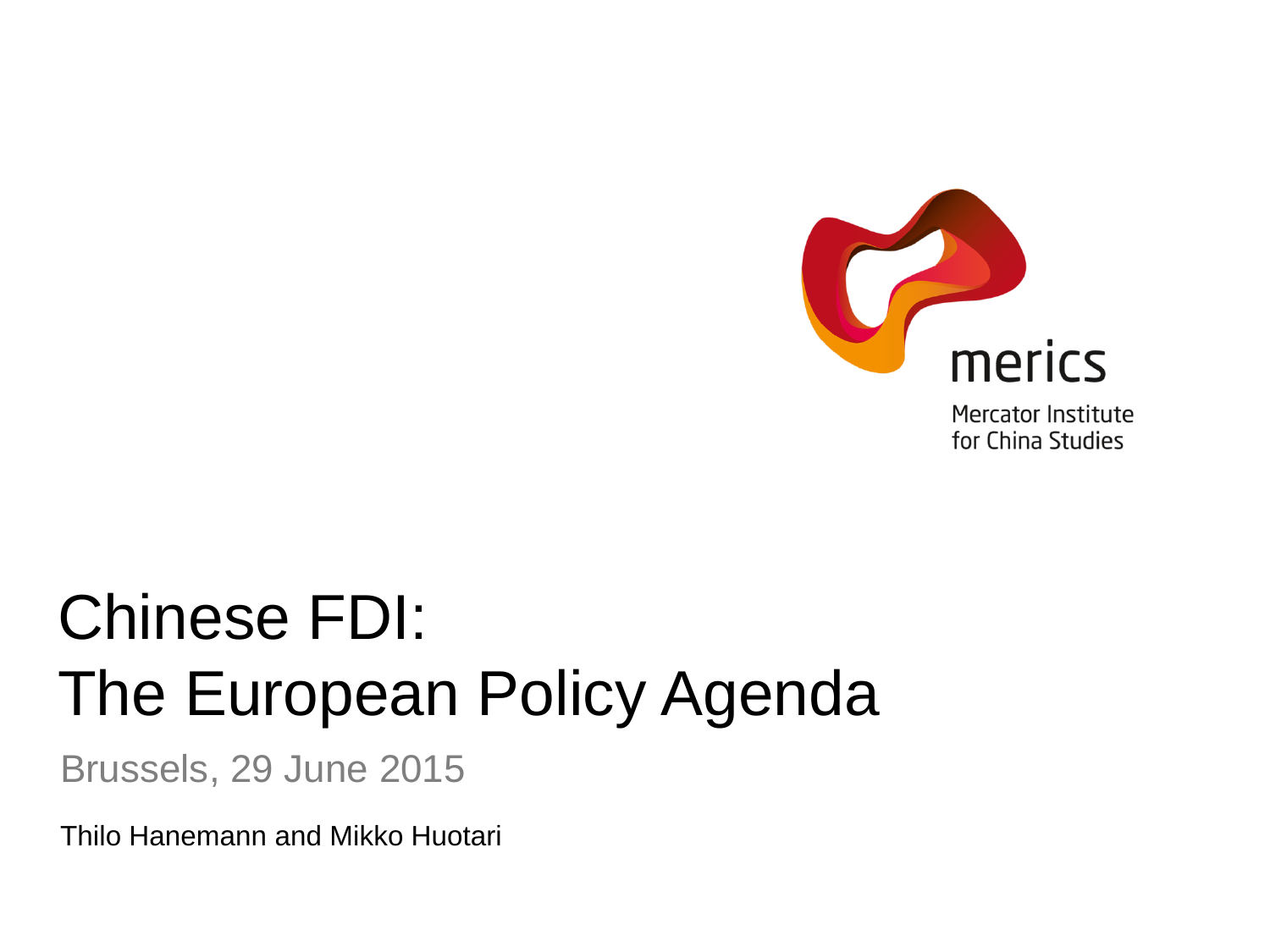# China's Outward FDI is Booming

Annual OFDI in 3-year moving averages (USD billion; percent)



Source: UNCTAD, RHG.

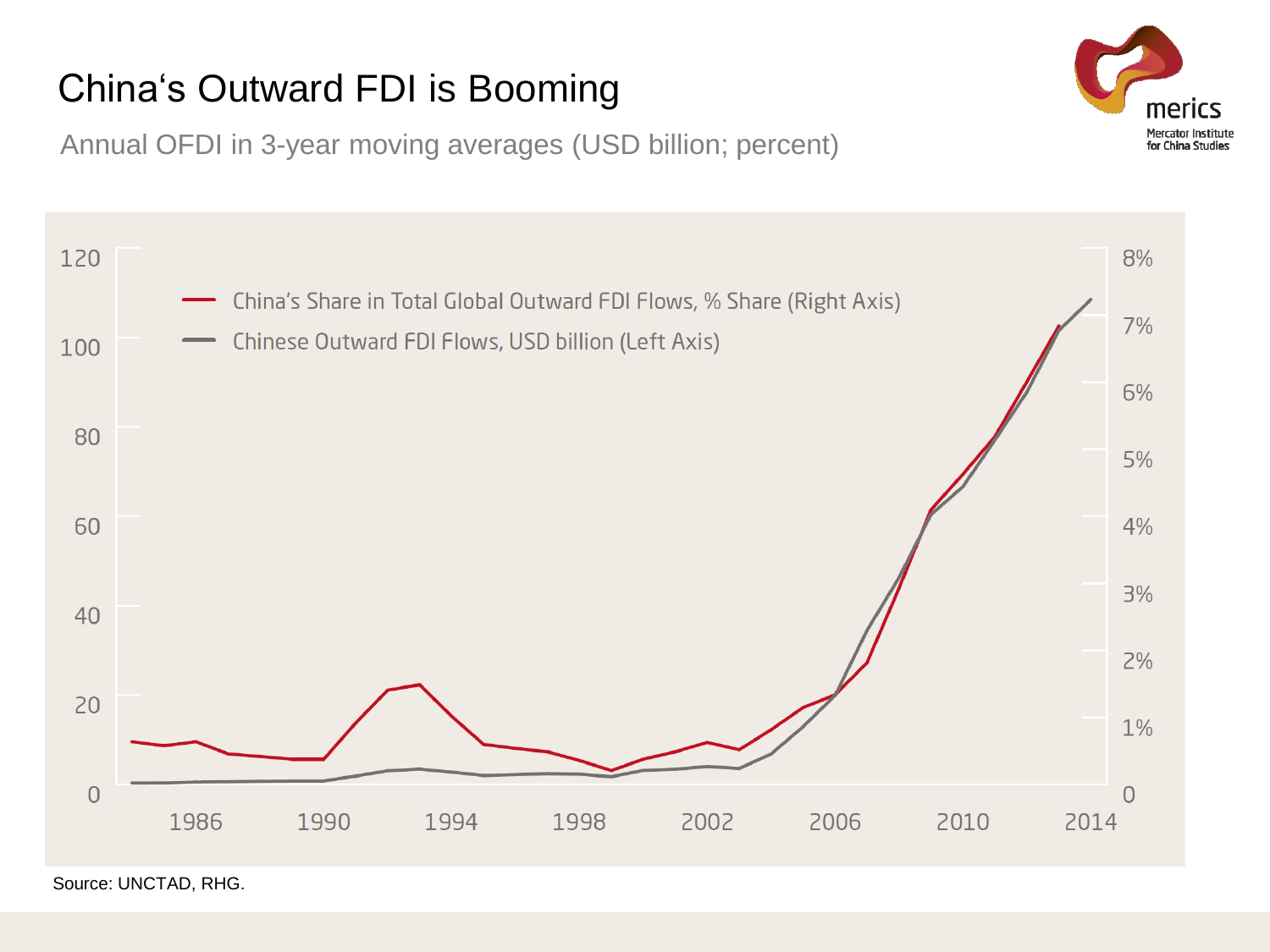#### Number of Greenfield Projects (Left Axis)

Number of M&A Deals (Left Axis)



Number of deals; Investment value in USD million

100

\* Only considers M&A transactions with resulting stake of 10%

# Chinese Greenfield and M&A Transactions in the EU-28



15,000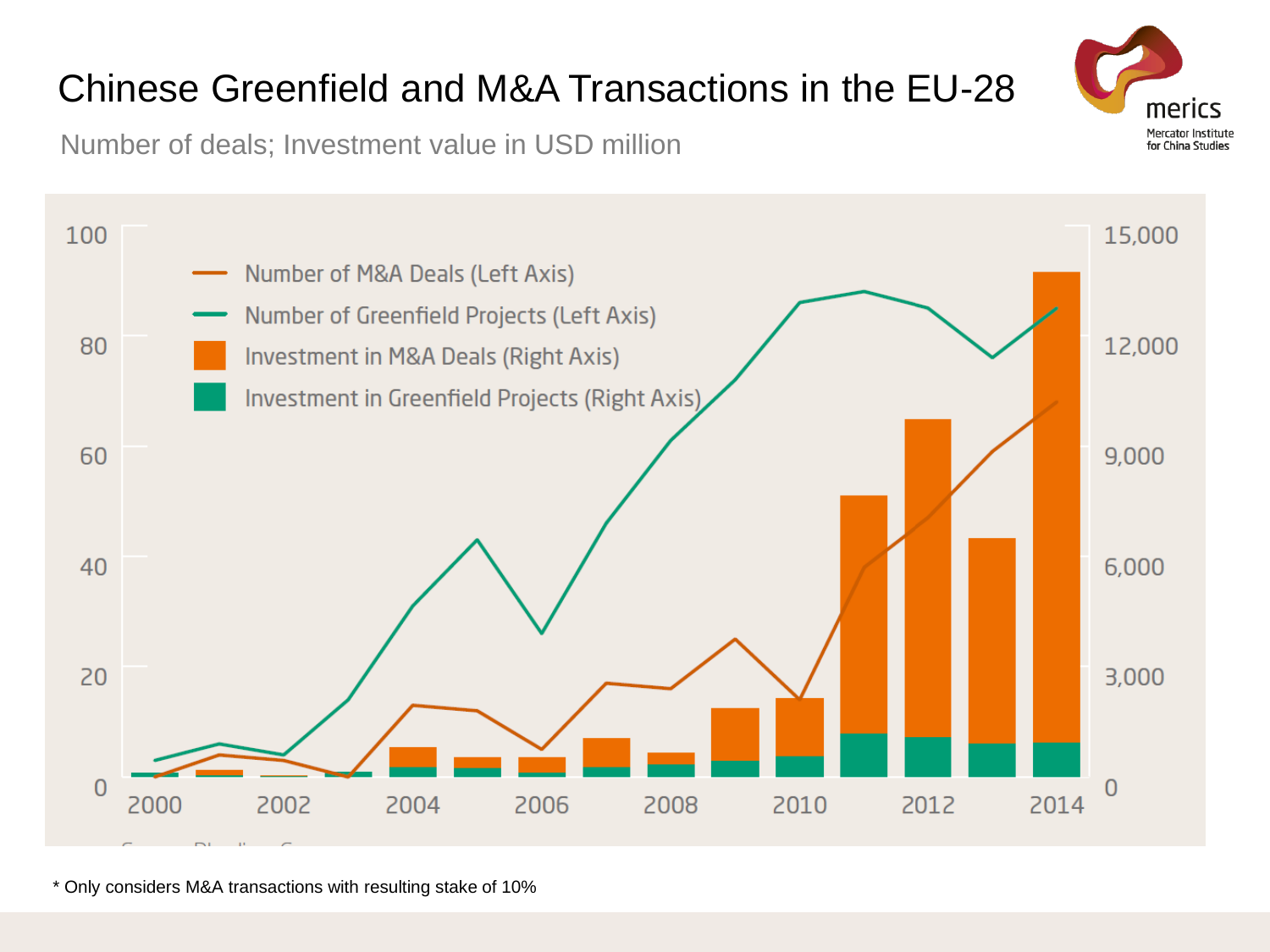# Chinese FDI is Spread Across all of Europe

Cummulative investment value 2010-2014 (EUR million)

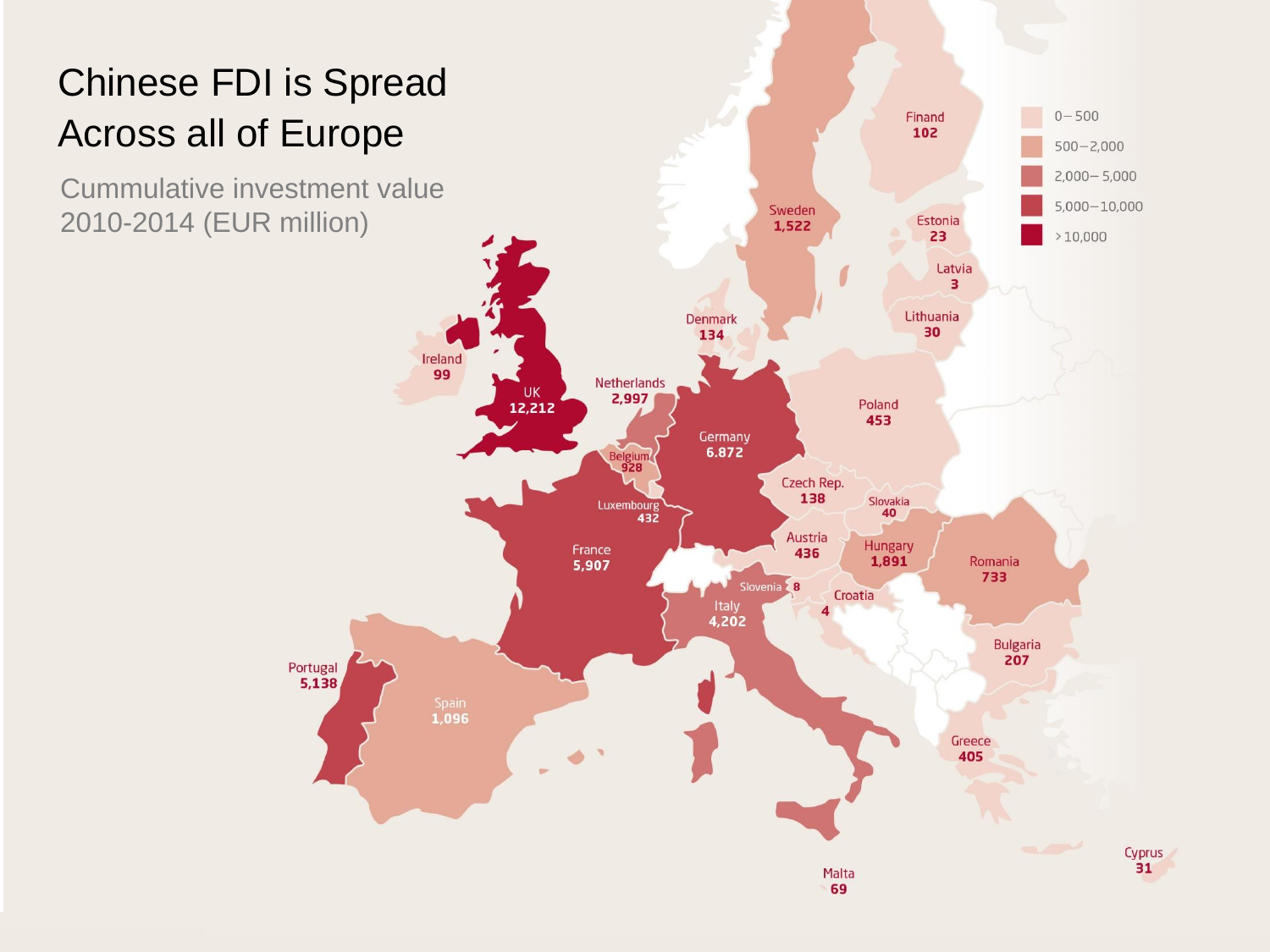# Industry Mix in European Comparison



Cumulative investment value 2010-2014

|             | Agricult.    | Auto-          |                 | <b>Basic</b> | Cons.<br>Prod. & |                  |           | Enter-     | <b>Fin. &amp;</b><br>Bus. | Health &     |                | Industr. | <b>Metals</b><br>and | Real          | Transp.<br>&  |
|-------------|--------------|----------------|-----------------|--------------|------------------|------------------|-----------|------------|---------------------------|--------------|----------------|----------|----------------------|---------------|---------------|
|             | & Food       |                | motive Aviation | Mat.         | Services Electr. |                  | Energy    | tainm.     | Services Biotech          |              | <b>ICT</b>     |          | Equipm. Minerals     | <b>Estate</b> | Constr.       |
| Belgium     |              | $\mathbb{P}^1$ |                 |              | Ō                | O                | ◠         | ◯          | O                         | O            | O              | $\circ$  |                      | $\bigcirc$    |               |
| France      |              |                | O               |              | $\oslash$        |                  |           | $\bigcirc$ | $\bigcirc$                |              |                |          | O                    | $\circ$       |               |
| Germany     | O            |                | $\bigoplus$     | $\bigcirc$   |                  | $\bigcirc$       |           | O          |                           | D            |                |          | $^\circledR$         | O             | $\rightarrow$ |
| Hungary     | О            | Ō              |                 |              |                  | $\bigcirc$       | O         | O          | $\bigcirc$                | $\bigcirc$   | $(\bigwedge)$  |          | $\circ$              |               |               |
| Italy       | $\mathbb{O}$ |                |                 | $\circ$      | $\gamma$         | D                |           | O          | $\bigcirc$                | O            | $\bigcirc$     |          | $\Phi$               | $\bigcirc$    | $\bigcirc$    |
| Netherlands |              | $\mathcal V$   |                 | O            | $\circledcirc$   | $\mathcal{T}$    |           |            | $\bigcirc$                | $\mathbf{V}$ |                | D        | $\mathbb O$          | O             | $\mathbb{Q}$  |
| Portugal    |              |                |                 |              |                  |                  |           |            |                           |              | $\bigcirc$     |          | $\bigcirc$           |               |               |
| Spain       |              | О              |                 | O            | O                | $\mathbf \Theta$ |           |            | O                         | O            | $\circledcirc$ | О        | G                    | V             |               |
| Sweden      |              |                |                 |              | O                | O                | $\oslash$ |            | O                         | $\Theta$     | $\bigcirc$     |          |                      |               |               |
| U.K.        |              |                |                 | $\bigcirc$   |                  | ⊕                |           |            | $\triangle$               | $\odot$      |                | ৩        |                      |               |               |
|             |              |                |                 |              |                  |                  |           |            |                           |              |                |          |                      |               |               |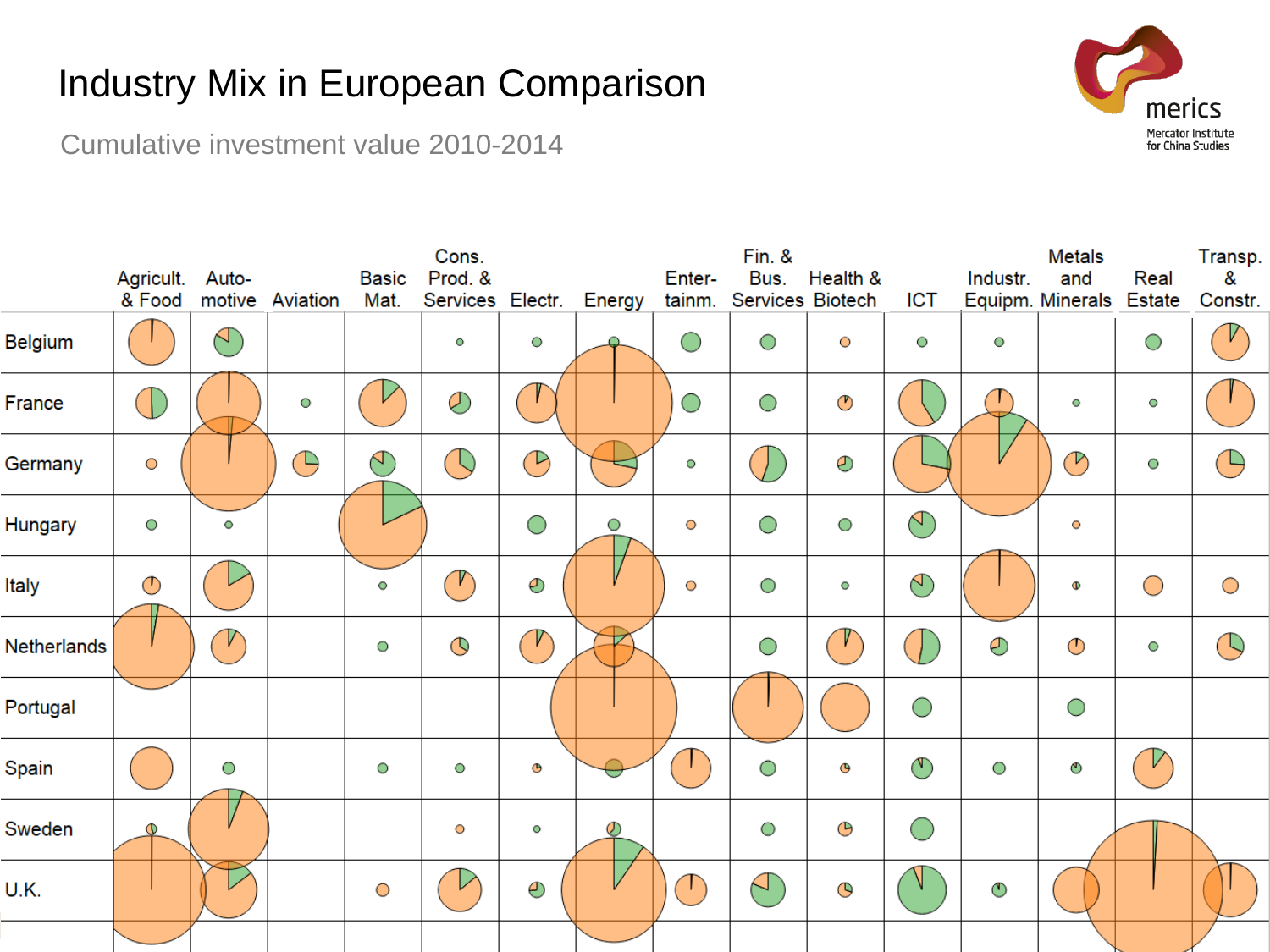

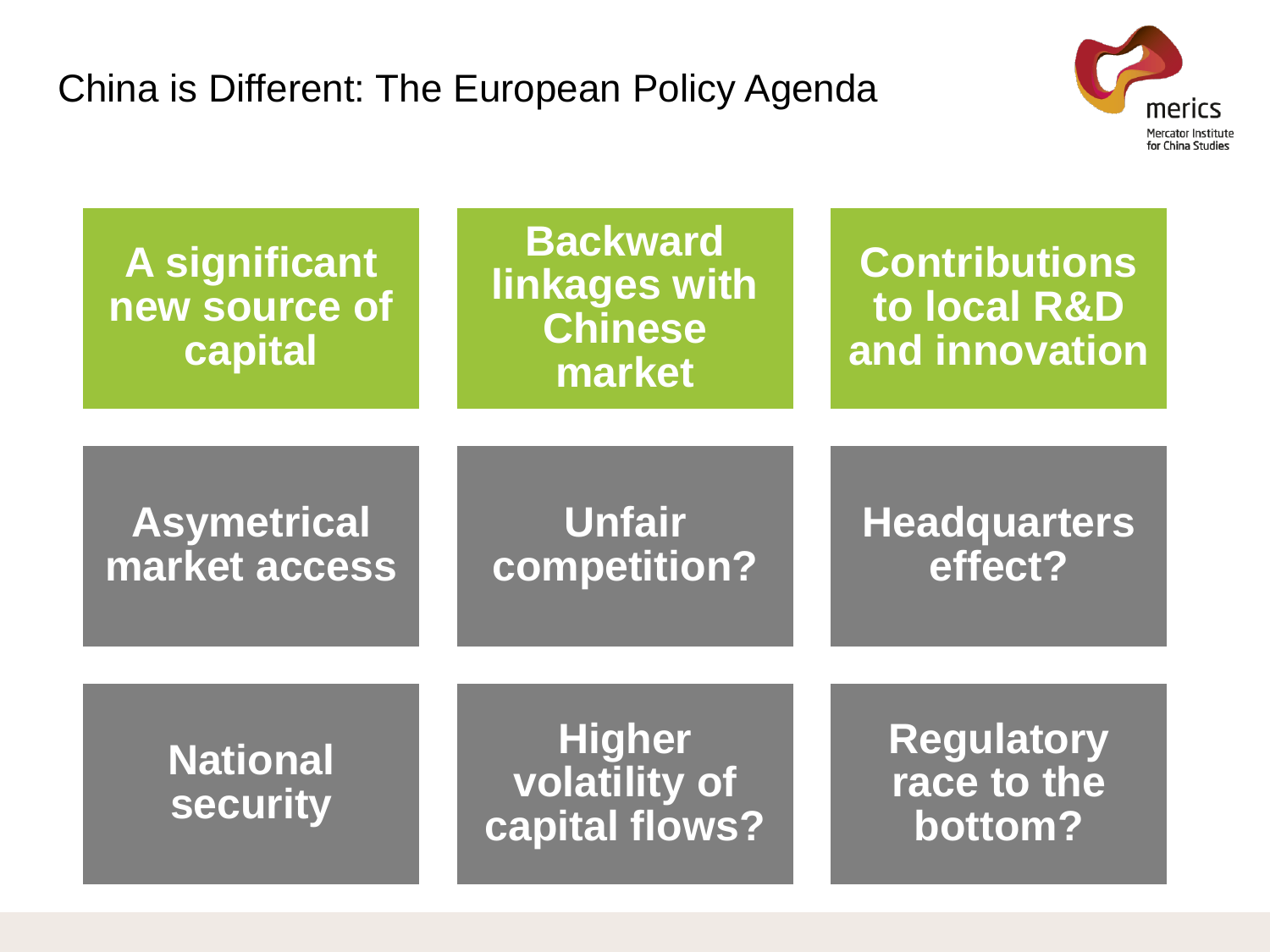# One of the Fastest Growing Exporters of FDI

Projections for China's global outward FDI stock in 2020 (USD billion)\*



\* This chart combines three scenarios for GDP size (\$11.2, \$13.6, and \$17.7 trillion) and OFDI stock to GDP ratio (6%, 10%, 15%) to estimate the upper and lower bounds of China's outward FDI stock in 2020.

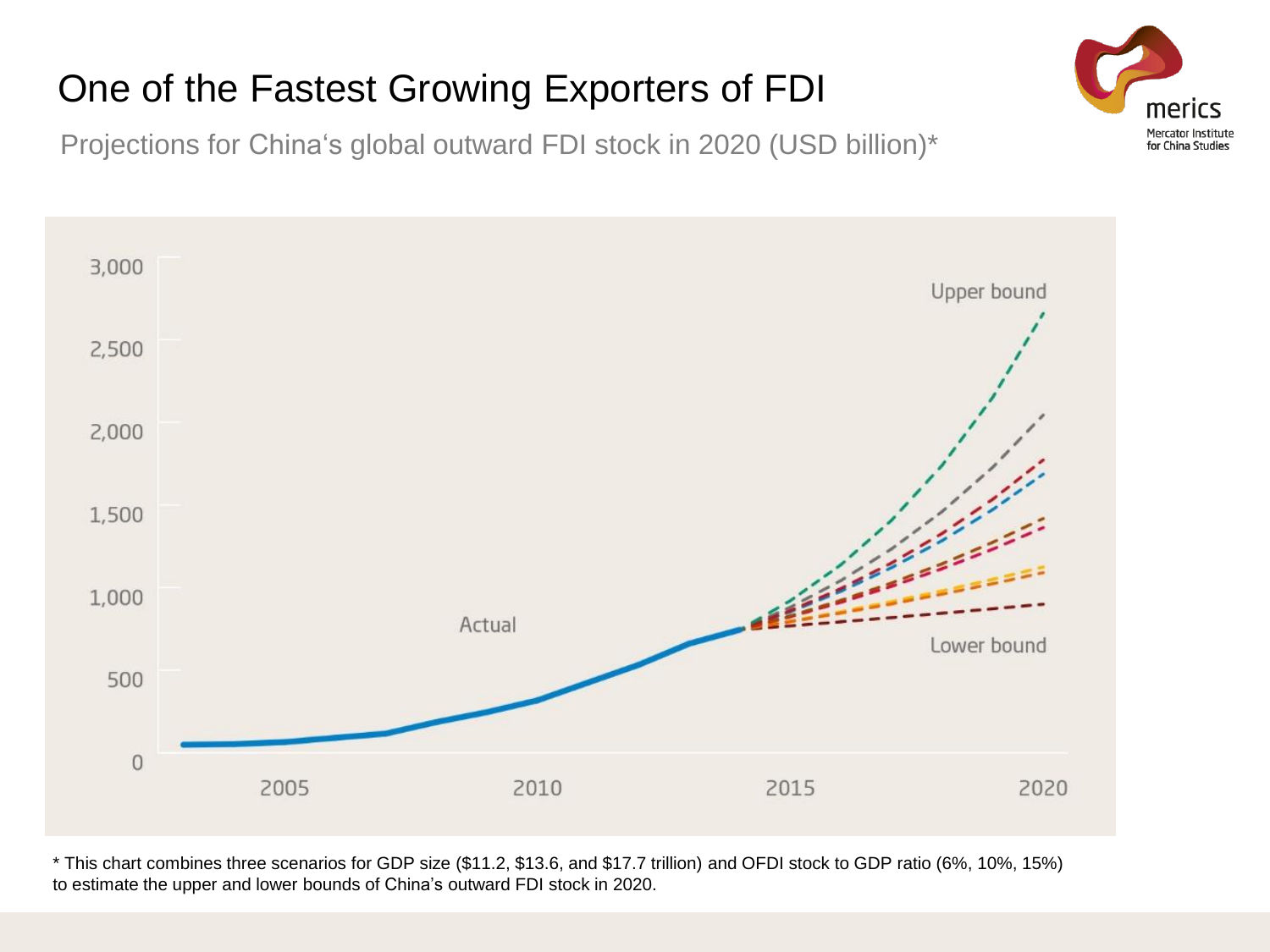# Not Just Quantity: Linkages and Local R&D Spending

Selected R&D investment projects by Chinese companies in Europe



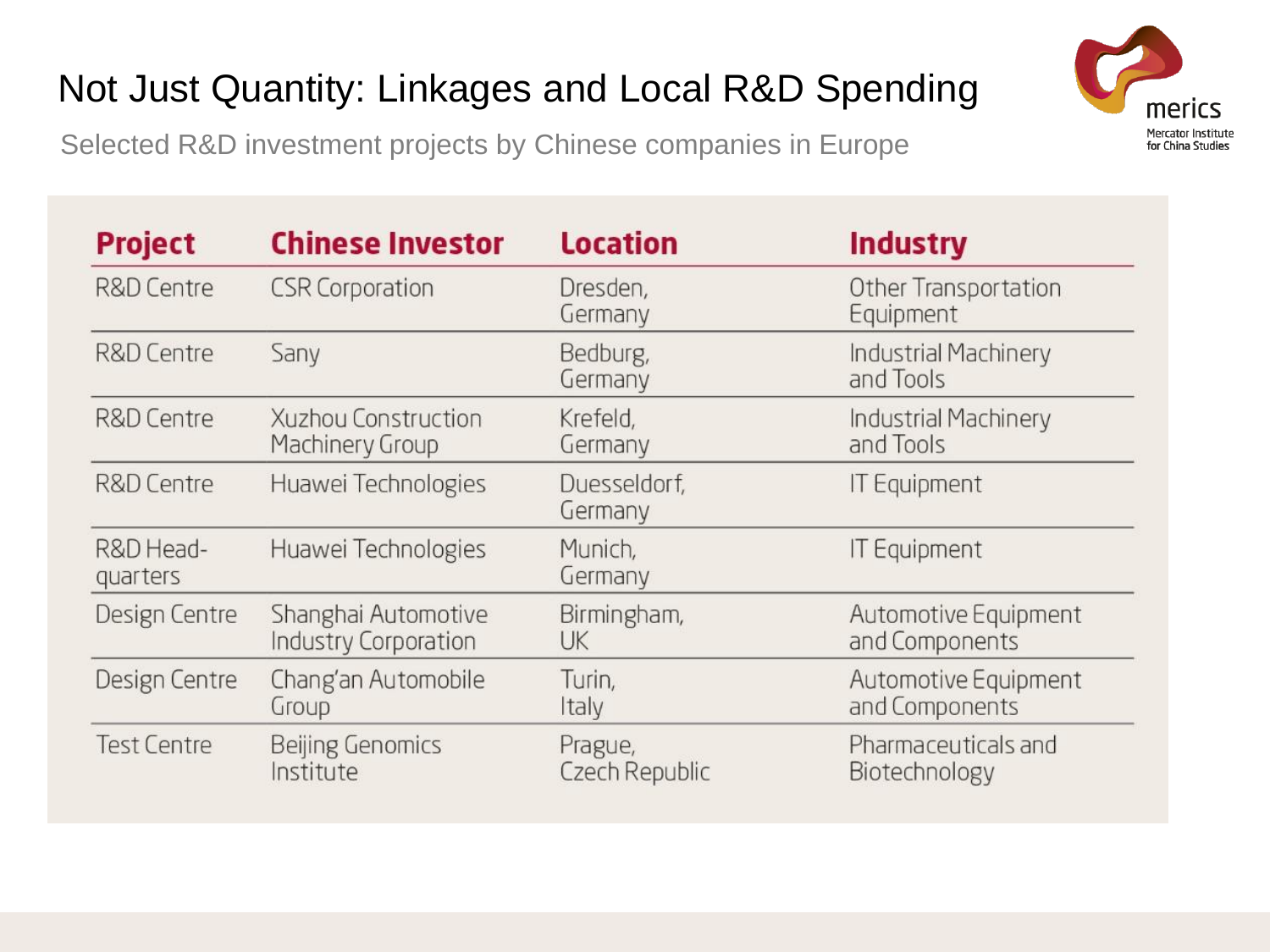### Asymmetry in Market Access

FDI Restrictiveness Index, 0=open; 1=closed



merics Mercator Institute for China Studies

Source: OECD.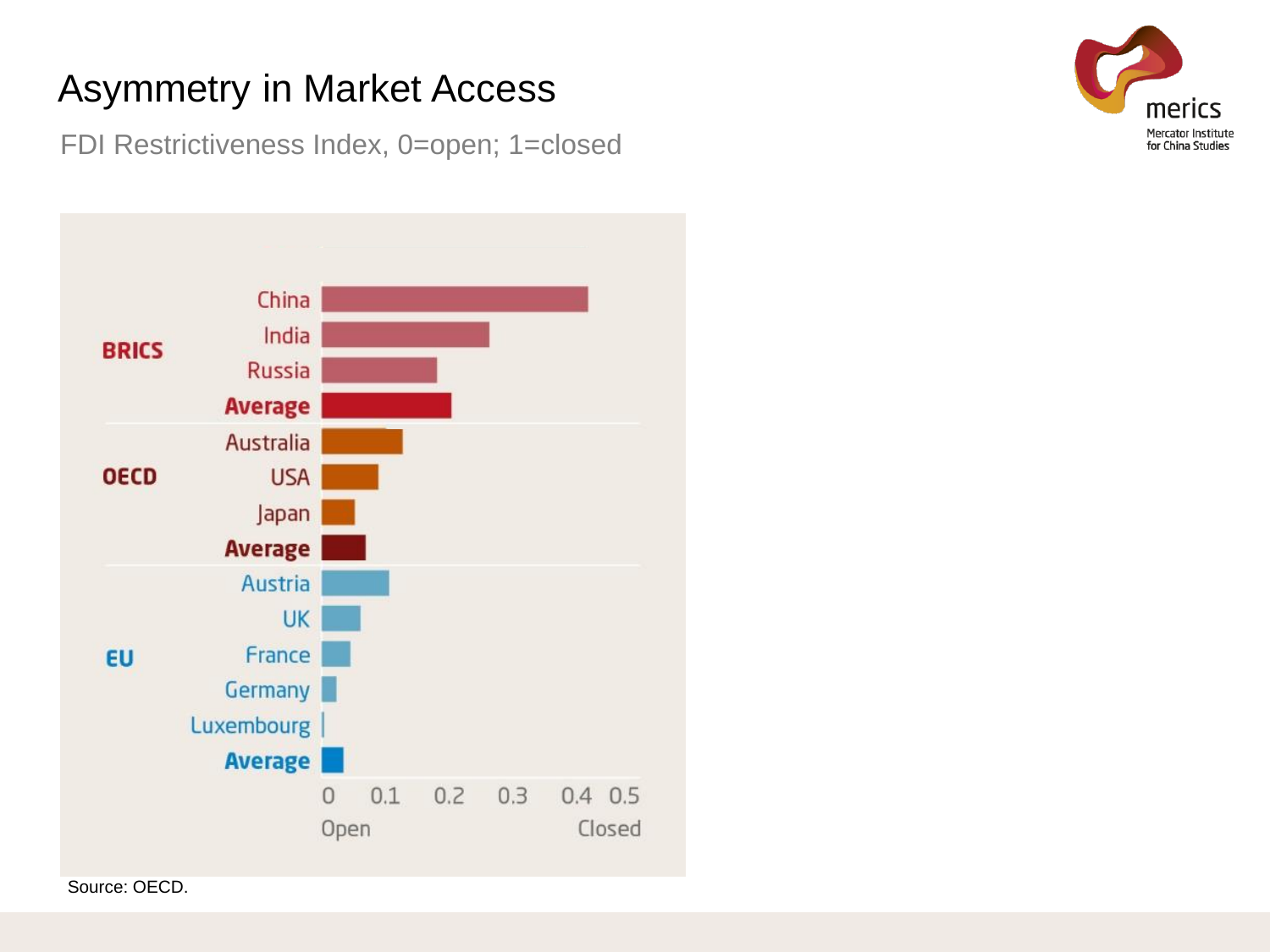# Subsidies and Other Non-Market Advantages

Chinese FDI in Europe 2010-2012 by type of investor and sector (USD billion; percent)



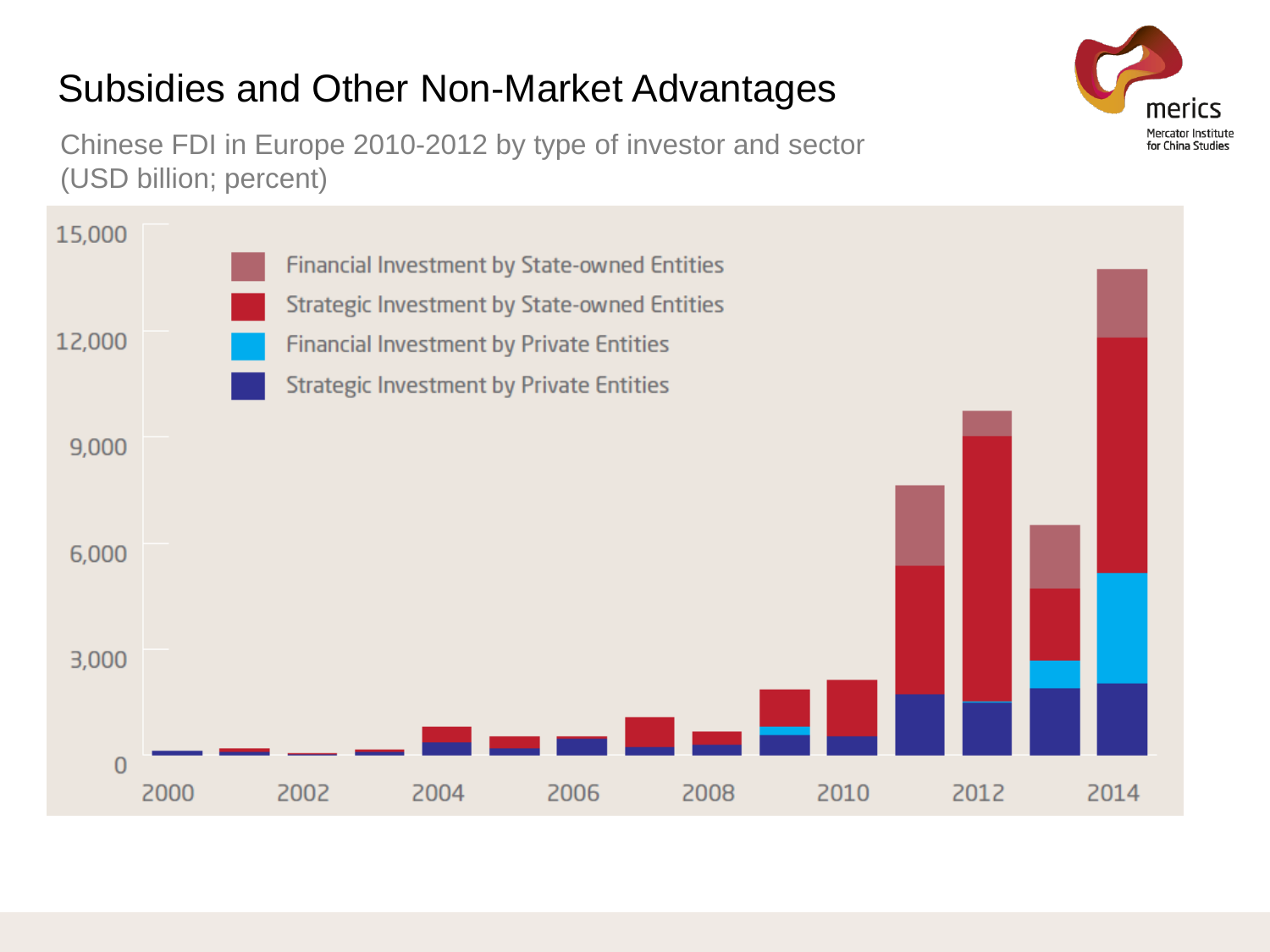#### Regime type, GDP and FDI flows (size represents average flows 2008-2013)



National Security



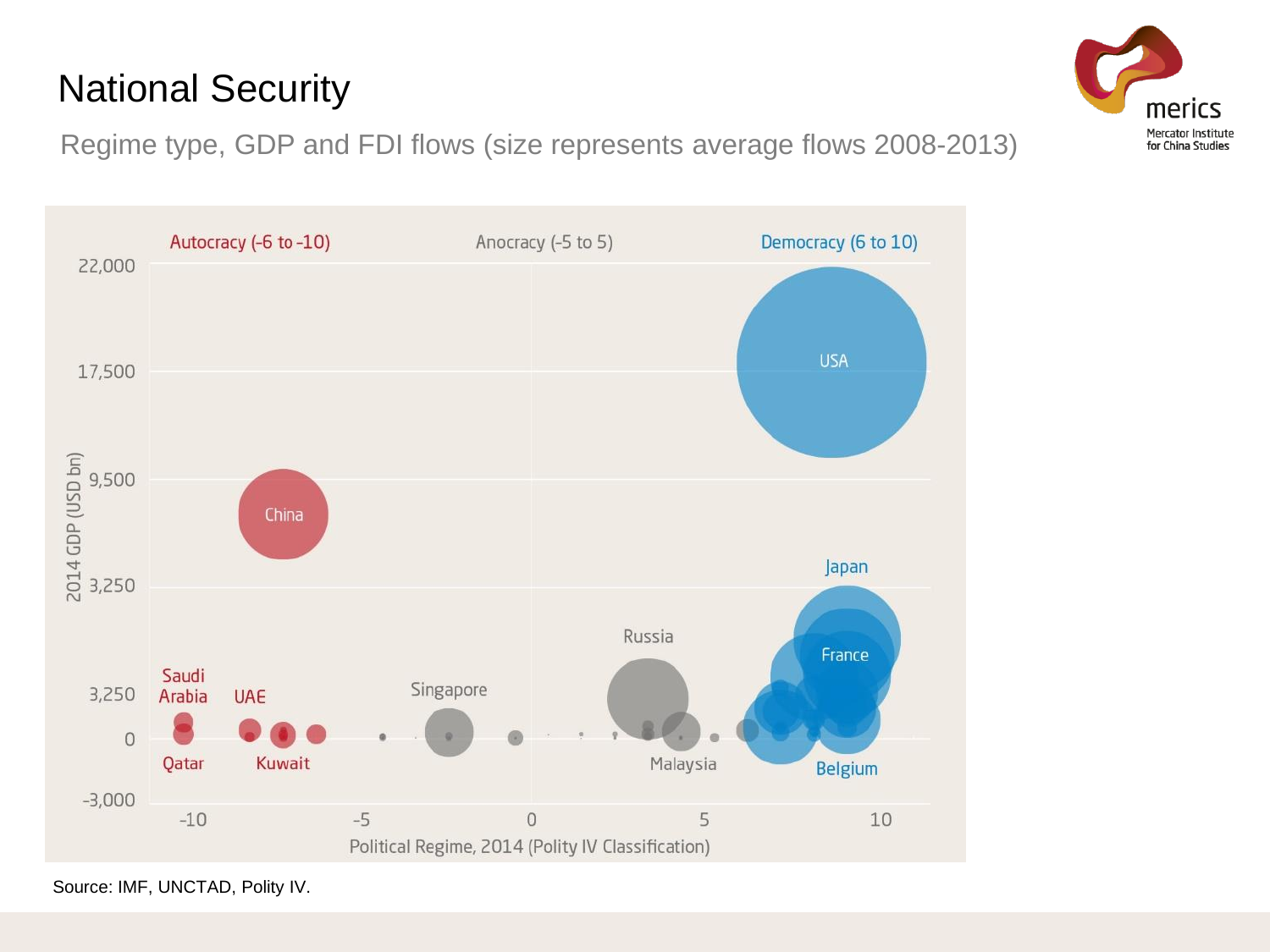### EU Policy Priorities



- (1) Implement structural reforms to improve Europe's long-term growth outlook to attract productive Chinese investments.
- (2) Defend the principle of investment openness and resist the politizication of Chinese takeovers.
- (3) Conclude robust bilateral investment agreement that addresses existing asymetries in market access by giving European companies pre-establishment rights, limited only by a short negative list of restricted sectors.
- (4) Explore potential frameworks for addressing concerns about capital subsidies and other non-market advantages for state-owned (and private?) companies from China to prepare for a scenario where reforms are slower than anticipated.
- (5) Initiate a European discourse about a more coherent pan-European approach to investment screenings for national security threats from foreign investment.